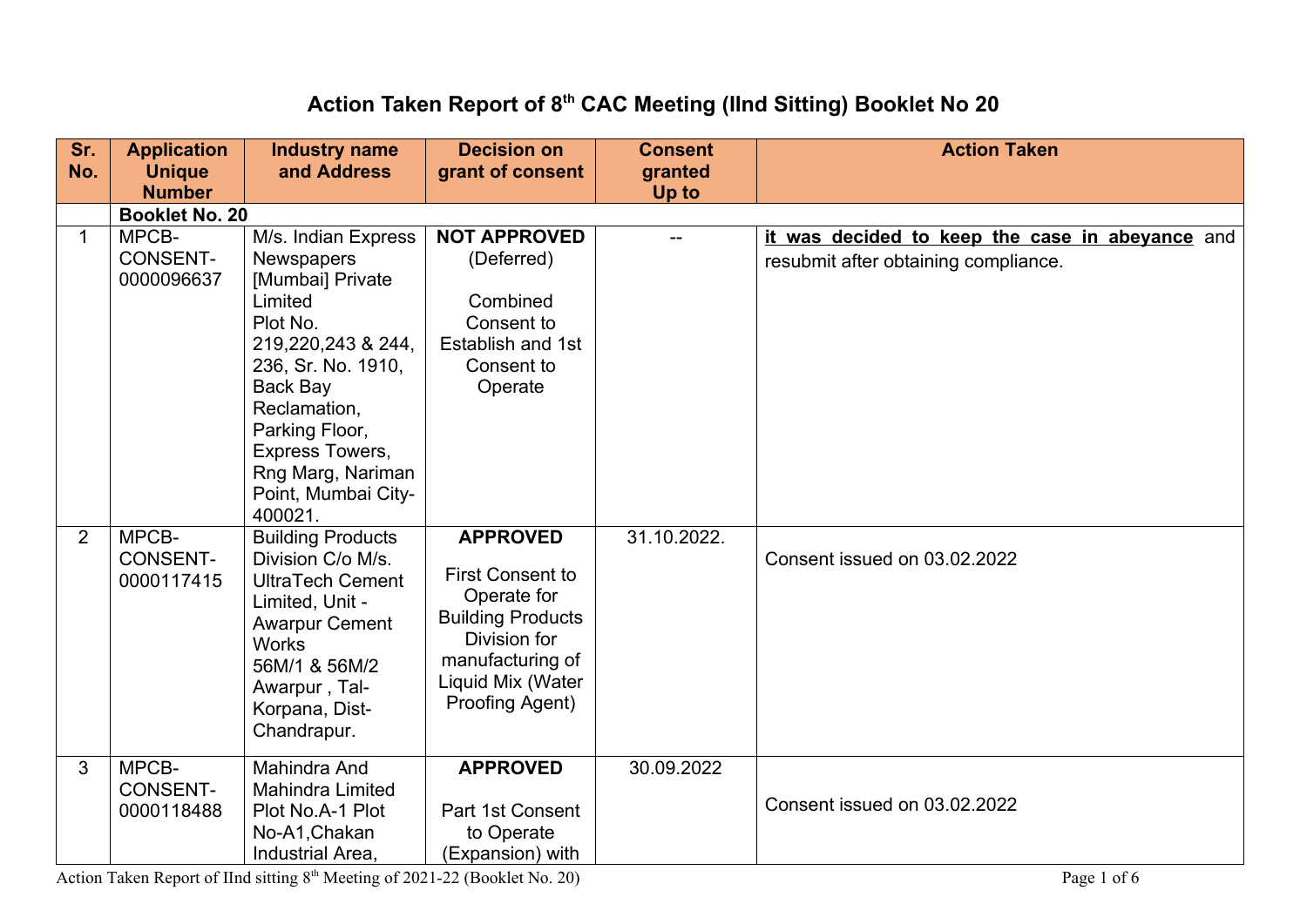| Sr. | <b>Application</b>     | <b>Industry name</b>     | <b>Decision on</b>           | <b>Consent</b> | <b>Action Taken</b>                                 |
|-----|------------------------|--------------------------|------------------------------|----------------|-----------------------------------------------------|
| No. | <b>Unique</b>          | and Address              | grant of consent             | granted        |                                                     |
|     | <b>Number</b>          |                          |                              | Up to          |                                                     |
|     |                        | Phase IV, Tal-           | renewal of                   |                |                                                     |
|     |                        | Khed, Dist-Pune          | existing Consent             |                |                                                     |
|     |                        | Khed                     | to Operate                   |                |                                                     |
| 4   | MPCB-                  | M/S. BERGER              | <b>NOT APPROVED</b>          |                | It was decided to issue show cause notice for above |
|     | <b>CONSENT-</b>        | <b>PAINTS INDIA</b>      |                              |                | non-compliances.                                    |
|     | 0000118796             | <b>LIMITED</b>           | (Deferre)                    |                |                                                     |
|     |                        | Plot No. G35 M/S.        | 1st Consent to               |                |                                                     |
|     |                        | <b>BERGER PAINTS</b>     | Operate                      |                |                                                     |
|     |                        | <b>INDIA LIMITED</b>     | (Expansion) with             |                |                                                     |
|     |                        | Purandar                 | renewal of                   |                |                                                     |
|     |                        |                          | existing Consent             |                |                                                     |
|     |                        |                          | to Operate                   |                |                                                     |
| 5   | MPCB-                  | <b>Alkyl Amines</b>      | <b>APPROVED</b>              | 28/2/2023      |                                                     |
|     | CONSENT-<br>0000118121 | <b>Chemicals Limited</b> |                              |                | Consent issued on 02.02.2022                        |
|     |                        | Plot No. D - 6/1, D -    | 1st part Consent             |                |                                                     |
|     |                        | 6/2, Village<br>Kurkumbh | to Operate<br>expansion with |                |                                                     |
|     |                        | Kurkumbh MIDC            | amalgamation of              |                |                                                     |
|     |                        | Daund                    | existing C to O              |                |                                                     |
| 6   | MPCB-                  | M/s. Gabriel India       | <b>APPROVED</b>              | 30.04.2022     |                                                     |
|     | <b>CONSENT-</b>        | Limited                  |                              |                |                                                     |
|     | 0000118239             | 29th Milestone 29th      | 1st part Consent             |                | Consent issued on 01.03.2022                        |
|     |                        | Milestone, Pune          | to Operate                   |                |                                                     |
|     |                        | Nashik Road,             | expansion with               |                |                                                     |
|     |                        | Village Kuruli, Tal:-    | amalgamation of              |                |                                                     |
|     |                        | Khed, Dist:- Pune        | existing C to O              |                |                                                     |
|     |                        | 410501 Khed              |                              |                |                                                     |
| 7   | MPCB-                  | <b>EXCEL</b>             | <b>APPROVED</b>              | 31.12.2025     |                                                     |
|     | <b>CONSENT-</b>        | <b>INDUSTRIES</b>        |                              |                |                                                     |
|     | 0000119298             | LIMITED, ROHA            | 1st part Consent             |                | Consent issued on 04.02.2022                        |
|     |                        | Plot                     | to Operate                   |                |                                                     |
|     |                        | No.112,20/1,OS-2         | expansion with               |                |                                                     |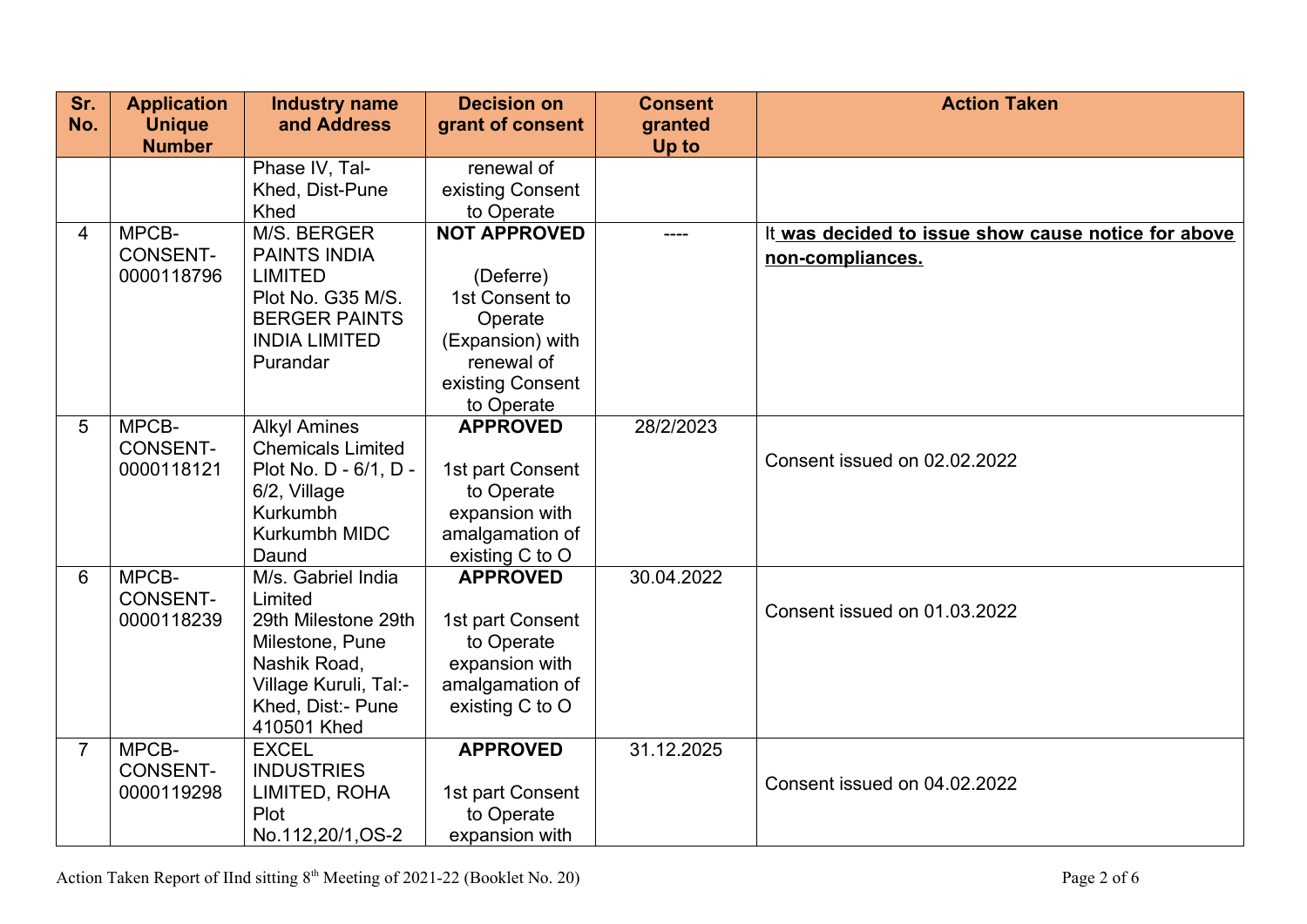| Sr. | <b>Application</b>                     | <b>Industry name</b>                                                                                                                  | <b>Decision on</b>                                                   | <b>Consent</b> | <b>Action Taken</b>                                                                                                                                                                                                                                                                                                                                                                                                                                                                                                                                                                                                                                                                                                                                                                                                                                                                                                                                                                                                                                    |
|-----|----------------------------------------|---------------------------------------------------------------------------------------------------------------------------------------|----------------------------------------------------------------------|----------------|--------------------------------------------------------------------------------------------------------------------------------------------------------------------------------------------------------------------------------------------------------------------------------------------------------------------------------------------------------------------------------------------------------------------------------------------------------------------------------------------------------------------------------------------------------------------------------------------------------------------------------------------------------------------------------------------------------------------------------------------------------------------------------------------------------------------------------------------------------------------------------------------------------------------------------------------------------------------------------------------------------------------------------------------------------|
| No. | <b>Unique</b>                          | and Address                                                                                                                           | grant of consent                                                     | granted        |                                                                                                                                                                                                                                                                                                                                                                                                                                                                                                                                                                                                                                                                                                                                                                                                                                                                                                                                                                                                                                                        |
|     | <b>Number</b>                          |                                                                                                                                       |                                                                      | Up to          |                                                                                                                                                                                                                                                                                                                                                                                                                                                                                                                                                                                                                                                                                                                                                                                                                                                                                                                                                                                                                                                        |
|     |                                        | Plot<br>No.112,20/1,OS-2,<br>MIDC Area,<br>Dhatav, Roha<br><b>ROHA</b>                                                                | amalgamation of<br>existing C to O                                   |                |                                                                                                                                                                                                                                                                                                                                                                                                                                                                                                                                                                                                                                                                                                                                                                                                                                                                                                                                                                                                                                                        |
| 8   | MPCB-<br><b>CONSENT-</b><br>0000118983 | Hotel Tip Top<br>International Pvt.<br>Ltd.<br>Sr.No. 153/6, Near<br>Pune-Mumbai<br>Expressway,<br>Wakad, Tal. Mulshi,<br>Dist. Pune. | <b>APPROVED</b><br>1st Consent to<br>Operate with<br>increase in CI. | 30.11.2022     | it was decided to grant 1 <sup>st</sup> Consent to Operate with<br><b>increase in CI</b> by imposing following conditions:<br>1. PP shall operate STP scientifically to achieve the<br>consented standard for the parameter BOD-10<br>mg/lit including disinfection facility to the treated<br>sewage.<br>2. The treated sewage shall be 60% recycled for<br>secondary purposes such as toilet flushing, air-<br>conditioning, cooling tower make up, firefighting<br>etc. and remaining shall be utilized on land for<br>gardening and/ or connected to local body sewer<br>line with water metering system.<br>3. PP shall properly operate organic waste digester<br>with composting facility/bio-digester<br>along<br>(biogas) for the treatment of wet garbage.<br>4. PP shall make provision of charging ports for<br>electric vehicles at least 30% of total available<br>parking slots.<br>5. PP shall submit BG of Rs. 25 Lakh towards<br>compliance of EC and Consent conditions.<br>Consent shall be issued after submission BG as per C to |
|     |                                        |                                                                                                                                       |                                                                      |                | E condition.                                                                                                                                                                                                                                                                                                                                                                                                                                                                                                                                                                                                                                                                                                                                                                                                                                                                                                                                                                                                                                           |
| 9   | MPCB-                                  | <b>Avery Dennison</b>                                                                                                                 | <b>APPROVED</b>                                                      | 30.06.2024     |                                                                                                                                                                                                                                                                                                                                                                                                                                                                                                                                                                                                                                                                                                                                                                                                                                                                                                                                                                                                                                                        |
|     | <b>CONSENT-</b><br>0000119957          | (India) Pvt Ltd<br>Plot No G 5 MIDC                                                                                                   | 1st consent to                                                       |                | Consent issued on 02.02.2022                                                                                                                                                                                                                                                                                                                                                                                                                                                                                                                                                                                                                                                                                                                                                                                                                                                                                                                                                                                                                           |
|     |                                        | Ranjangaon Shirur                                                                                                                     | operate with                                                         |                |                                                                                                                                                                                                                                                                                                                                                                                                                                                                                                                                                                                                                                                                                                                                                                                                                                                                                                                                                                                                                                                        |
|     |                                        | Dist: Pune.                                                                                                                           | amalgamation                                                         |                |                                                                                                                                                                                                                                                                                                                                                                                                                                                                                                                                                                                                                                                                                                                                                                                                                                                                                                                                                                                                                                                        |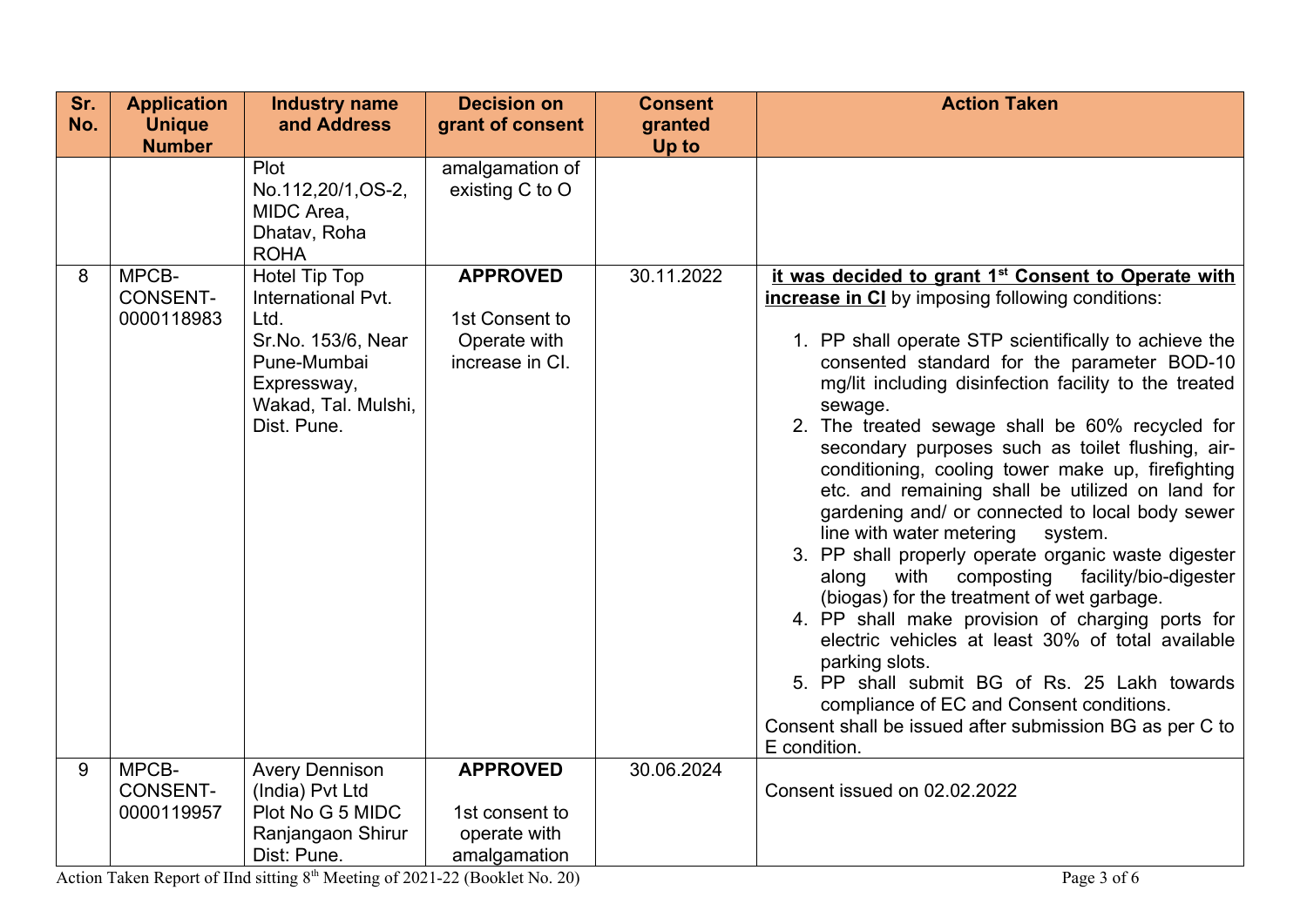| Sr.<br>No. | <b>Application</b><br><b>Unique</b>    | <b>Industry name</b><br>and Address                                                                                                  | <b>Decision on</b><br>grant of consent                                                                                                          | <b>Consent</b><br>granted | <b>Action Taken</b>                                                                                                               |
|------------|----------------------------------------|--------------------------------------------------------------------------------------------------------------------------------------|-------------------------------------------------------------------------------------------------------------------------------------------------|---------------------------|-----------------------------------------------------------------------------------------------------------------------------------|
|            | <b>Number</b>                          |                                                                                                                                      |                                                                                                                                                 | Up to                     |                                                                                                                                   |
| 10         | MPCB-<br><b>CONSENT-</b><br>0000119330 | <b>Gigaplex Estate</b><br>Pvt. Ltd.<br>Plot No. IT-5, Bldg<br>No. 9, MIDC<br>Knowledge Park,<br>Airoli, Navi<br>Mumbai.              | <b>NOT APPROVED</b><br>1st Consent to<br>Operate for Bldg<br>No <sub>9</sub>                                                                    |                           | it was decided to defer the case and resubmit the<br>case after compliance reverification of existing part<br>Consent to Operate. |
| 11         | MPCB-<br><b>CONSENT-</b><br>0000120355 | M/s UltraTech<br>Cement Limited<br>Plot no.3 MIDC<br>Area Sindkhera<br>Plot no.3 Village<br>Malich & Waghode<br>Nardana Dist-Dhule   | <b>APPROVED</b><br>First consent to<br>Operate for<br>expansion for<br>operation of RMC<br>Plant located in<br>proposed cement<br>grinding unit | 31.10.2022                | Consent issued on 03.02.2022                                                                                                      |
| 12         | MPCB-<br><b>CONSENT-</b><br>0000120627 | Macrotech<br>Developers Ltd.,<br>Village Majiwade &<br><b>Balkum Dist.</b><br>Thane.                                                 | <b>NOT APPROVED</b><br>(Deferred)<br>Consent to 1st<br>Operate for<br>Residential<br>Towers 1, 4 & 5<br>(Wings $D, J & K$ )                     | $-$                       | it was decided to defer the case and call PP for<br>presentation for above lapses.                                                |
| 13         | MPCB-<br><b>CONSENT-</b><br>0000120813 | <b>UltraTech Cement</b><br>Limited, Unit-<br><b>Manikgarh Cement</b><br>Works and<br><b>Manikgarh Cement</b><br>Works II<br>159, 167 | <b>APPROVED</b><br>First consent to<br>operate for 16<br>MW WHRB based<br><b>CPP</b>                                                            | 30.09.2024                | Consent issued on 03.02.2022                                                                                                      |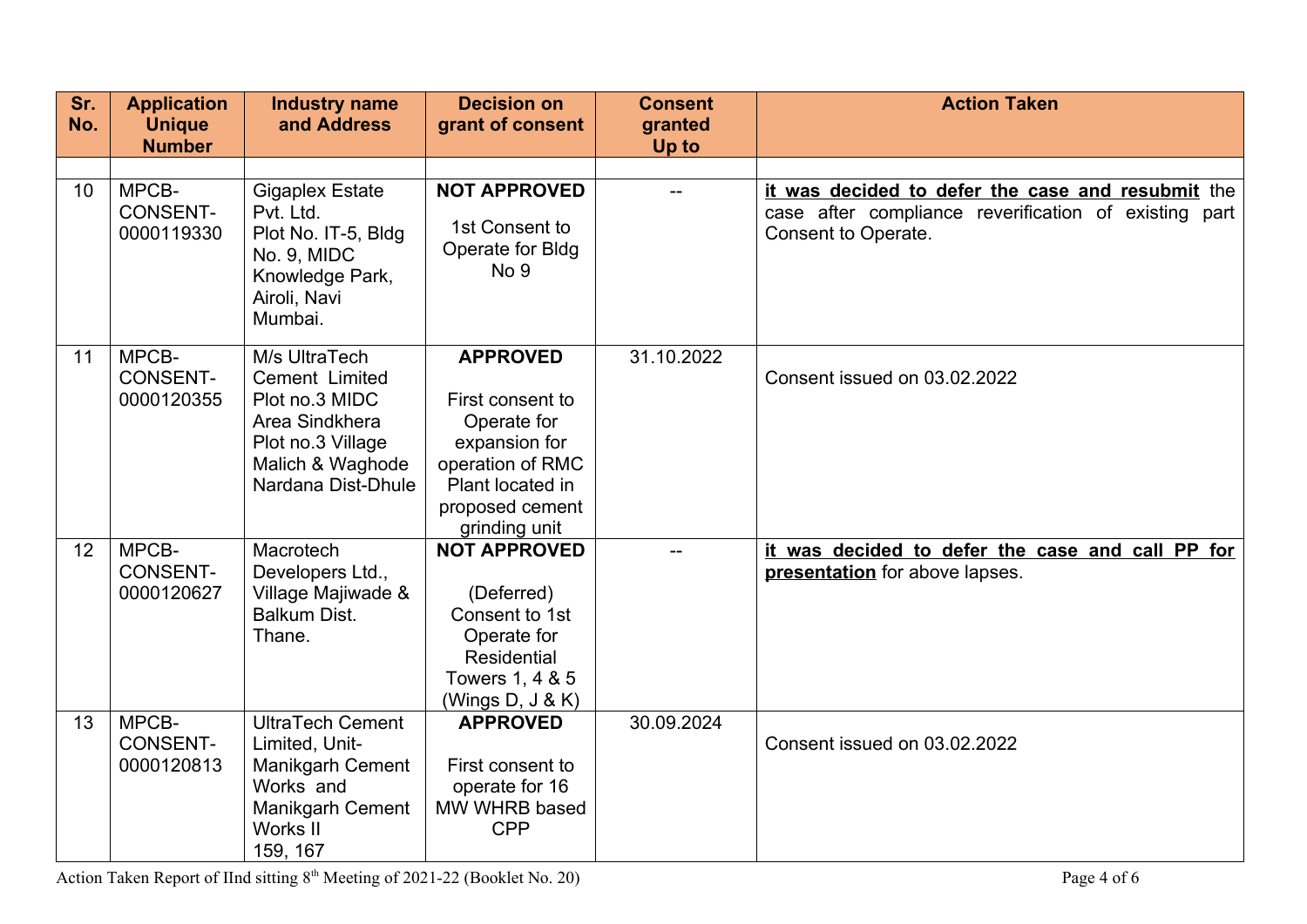| Sr.<br>No. | <b>Application</b><br><b>Unique</b>    | <b>Industry name</b><br>and Address                                                                                                                                                                                          | <b>Decision on</b><br>grant of consent                                                                                | <b>Consent</b><br>granted | <b>Action Taken</b>                                                                             |
|------------|----------------------------------------|------------------------------------------------------------------------------------------------------------------------------------------------------------------------------------------------------------------------------|-----------------------------------------------------------------------------------------------------------------------|---------------------------|-------------------------------------------------------------------------------------------------|
|            | <b>Number</b>                          |                                                                                                                                                                                                                              |                                                                                                                       | Up to                     |                                                                                                 |
|            |                                        | Gadchandur Tal-<br>Korpana, Dist-<br>Chandrapur.                                                                                                                                                                             |                                                                                                                       |                           |                                                                                                 |
| 14         | MPCB-<br><b>CONSENT-</b><br>0000120203 | M/S<br><b>BALKRISHANA</b><br><b>INDUSTRIES</b><br><b>LIMITED</b><br>F-19 & F-20 GUT<br>NO-62,65,66 MIDC<br><b>WALUJ F-19 &amp; F-</b><br>20 GUT NO-<br>62,65,66 MIDC<br><b>WALUJ</b><br><b>AURANGABAD</b><br><b>GANGAPUR</b> | <b>APPROVED</b><br><b>First Consent to</b><br>Operate                                                                 | 31.12.2022                | Consent issued on 04.02.2022                                                                    |
| 15         | MPCB-<br><b>CONSENT-</b><br>0000122236 | <b>UNITED</b><br><b>BREWERIES LTD</b><br>Plot no. L-10 & L-<br>11, MIDC Waluj,<br>Aurangabad.                                                                                                                                | <b>APPROVED</b><br>1st Consent to<br>Operate and<br>renewal with<br>amalgamation                                      | 30.11.2023                | Consent issued on 02.02.2022                                                                    |
| 16         | MPCB-<br><b>CONSENT-</b><br>0000121477 | <b>JSW Steel Limited</b><br>(Coke Oven Plant II<br>Battery C 1 st CTO<br>(Capacity - 0.75<br>MTPA) + Battery D<br>Rrenewal (<br>91 TO 113, of Khar<br>Karavi Dolvi<br>Village, Tal. Pen,<br>Dist. Raigad                     | <b>NOT APPROVED</b><br>(Deferred)<br>1st consent to<br>Operate for<br>Battery C and<br>Renewal of<br><b>Battery D</b> |                           | it was decided to defer the case and call the PP for<br>technical presentation on above points. |